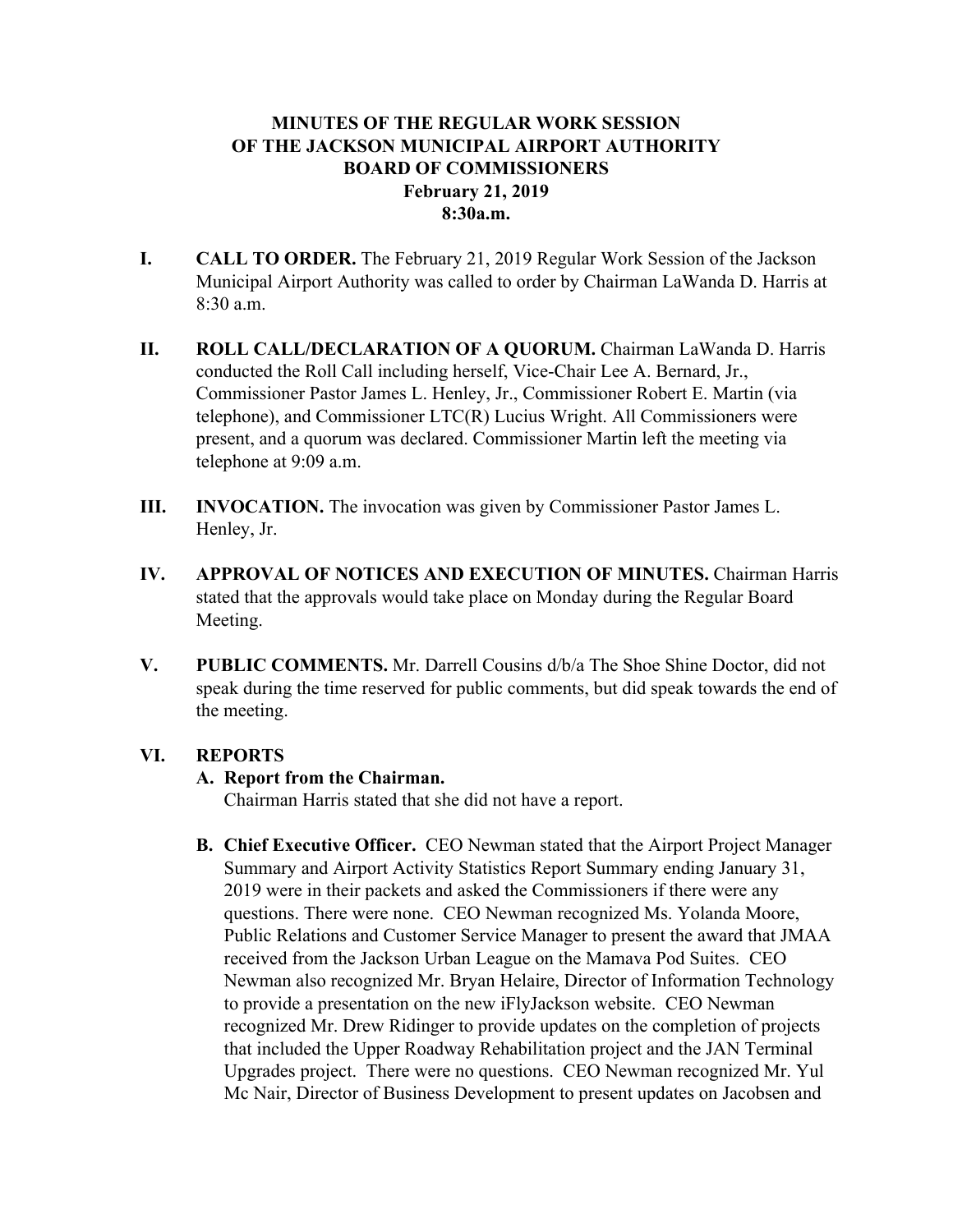Daniels. There were no questions. Chairman Harris said thank you for keeping it rolling. CEO Newman recognized Ms. Sharon Carter, DBE Program Manager to provide a report on the percentage of DBE participation that appears on the claims docket for this period. Attorney Kevin Bass asked for the percentage for the City of Jackson. Ms. Carter stated 27%. There were no additional questions.

**C. Attorney.** Attorney John Walker reported that JMAA would be entering into Memorandum of Understanding with the City of Jackson based on the City of Jackson's opinion last year regarding the disposal of abandoned vehicles. Commissioner Wright asked if it would authorize the Commissioners to buy some of those cars; and if there was anything that would prohibit this? Attorney Walker stated that the City of Jackson would do the auction and it would depend on their rules. Commissioner Lee Bernard asked if we could tow them to the impound? Attorney Walker stated no. CEO Newman stated that the MOU outlines how the City of Jackson would make us whole in terms of our parking.

#### **VII. ACTION ITEMS**

CEO Newman requested that CFO Arnetrius Branson address the Financial Matters.

#### **A. Financial Matters**

**1. Financial Reports for January 2019: Balance Sheet, Income Statement, and Claims Docket.** CFO Arnetrius Branson presented the Financial Matters. There were no questions about the Balance Sheet. Regarding the Income Statement, Commissioner Henley asked a question about an expense accrual that CFO Branson reversed. CFO Branson answered that this was a contract for the 2-way radio maintenance. Chairman Harris requested a copy of the PowerPoint on the Financial Slides. CFO Branson stated that we would provide her a copy. CFO Branson provided Chairman Harris with a copy the following Monday. Commissioner Wright questioned, the  $4<sup>th</sup>$  month ending January  $31<sup>st</sup>$  and CFO Branson explained that the first three (3) columns represent the current month's financials and the last three (3) columns represent the year to date financials. Regarding the Claims Docket, Commissioner Henley asked if our procedures changed in how we review invoices for change? CEO Newman stated no. Commissioner Henley asked a question about claim number 95974 pg. 37 and was surprised to see the May Law Firm. He requested to see the detail regarding this. CFO Branson provided the details after the Work Session. Chairman Harris asked about claim number 059563 pg. 36 regarding the Greater Jackson Alliance and wanted to know if the Board reduced their payment. CEO Newman stated that it was for a specified period. Chairman Harris stated that she thought it was something that should be brought back before the Board. CEO Newman answered, and discussion ensued. Chairman Harris stated that she would like for the Board to reconsider this claim for discussion.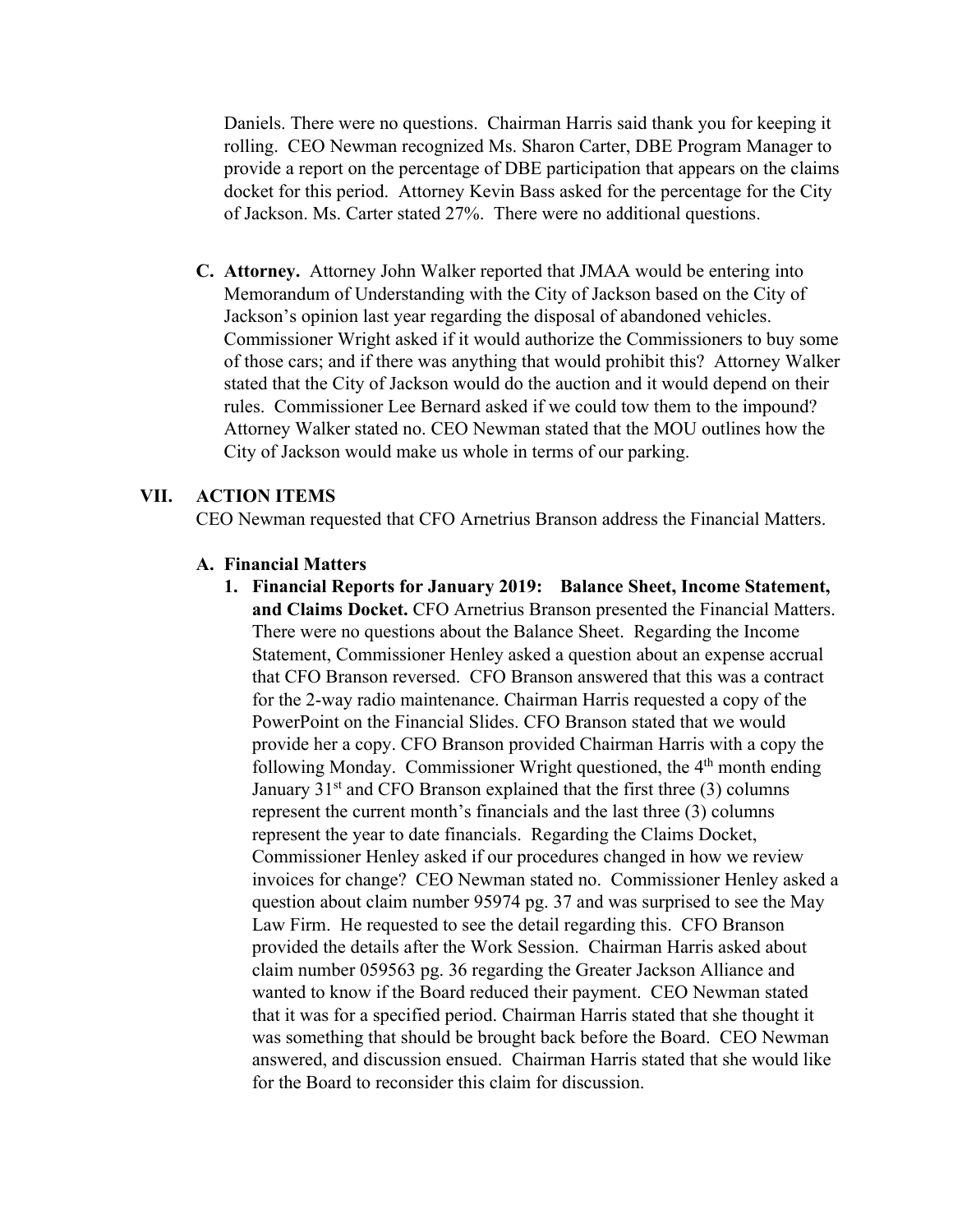**2. Early Issue.** There were no questions regarding the Early Issue. However, CEO Newman stated that there is an additional Early Issue that will be on the agenda for Monday and that it was related to travel.

### **B. Construction Projects.**

**1. Rehabilitation of Taxiway Alpha 2, JAN.** Mr. Drew Ridinger, Manager Capital Programming presented this item requesting authority to (i.) amend the current project; (ii.) approval of additional engineering, design, and related service costs; and (iii) approval of a revised project budget. Commissioner Wright asked where was Connico, Inc. located. Mr. Ridinger and Mr. Warren answered. Attorney John Walker also chimed in and stated that it was headquartered in Tennessee. He stated that it was in the memo, but it was not included in the PowerPoint.

## **C. Procurements.**

**1. Equipment and Vehicle Purchases Fiscal Year 2019, JMAA.** Mr. Leroy Lee presented this item requesting authorization to purchase one (1) vehicle for the Airport Operations Division and one (1) vehicle for the Maintenance Division; and approval to purchase three (3) pieces of equipment (2 bush hogs and 1 tractor-mounted edger) for the Maintenance Division. Commissioner Henley stated that he worked for the PEER Committee and reviewed processes for maintenance. Commissioner Henley asked a question regarding the Ford F-250 -- 65,000 miles, do we service them on a regular basis and do we have processes in place to maintain the vehicle? Mr. Lee answered the question that we have procedures in place and we are currently advertising for a mechanic. CEO Newman stated to focus on the mileage. Mr. Lee explained that the vehicles are used in rough terrain. Chairman Harris asked if we maintained vehicles differently from government entities and other organizations? Then she said, let me state it a different way, do we maintain the vehicles in accordance with FAA guidelines? CEO Newman answered by discussing hour meters on the vehicles and moving forward that we would have them on the vehicles. Commissioner Wright mentioned the grass cutting contract and asked if this was something that was not included in the contract for bush hogging? Commissioner Wright also asked if it could be included in the contract or do we not want them on the airfield. Mr. Lee stated we don't want them on the airfield.

## **D. Service Agreements.**

**1. Terminal Modernization Program Feasibility Study, JAN.** Mr. Drew Ridinger presented this item requesting authorization to award the professional services agreement to Alliiance Architects. Chairman Harris requested staff to go back to the scoring slide. There were no further questions. Mr. Darion Warren, Director of Capital Programming asked Alliiance to come to the podium and introduce themselves. Alliiance addressed the Commissioners and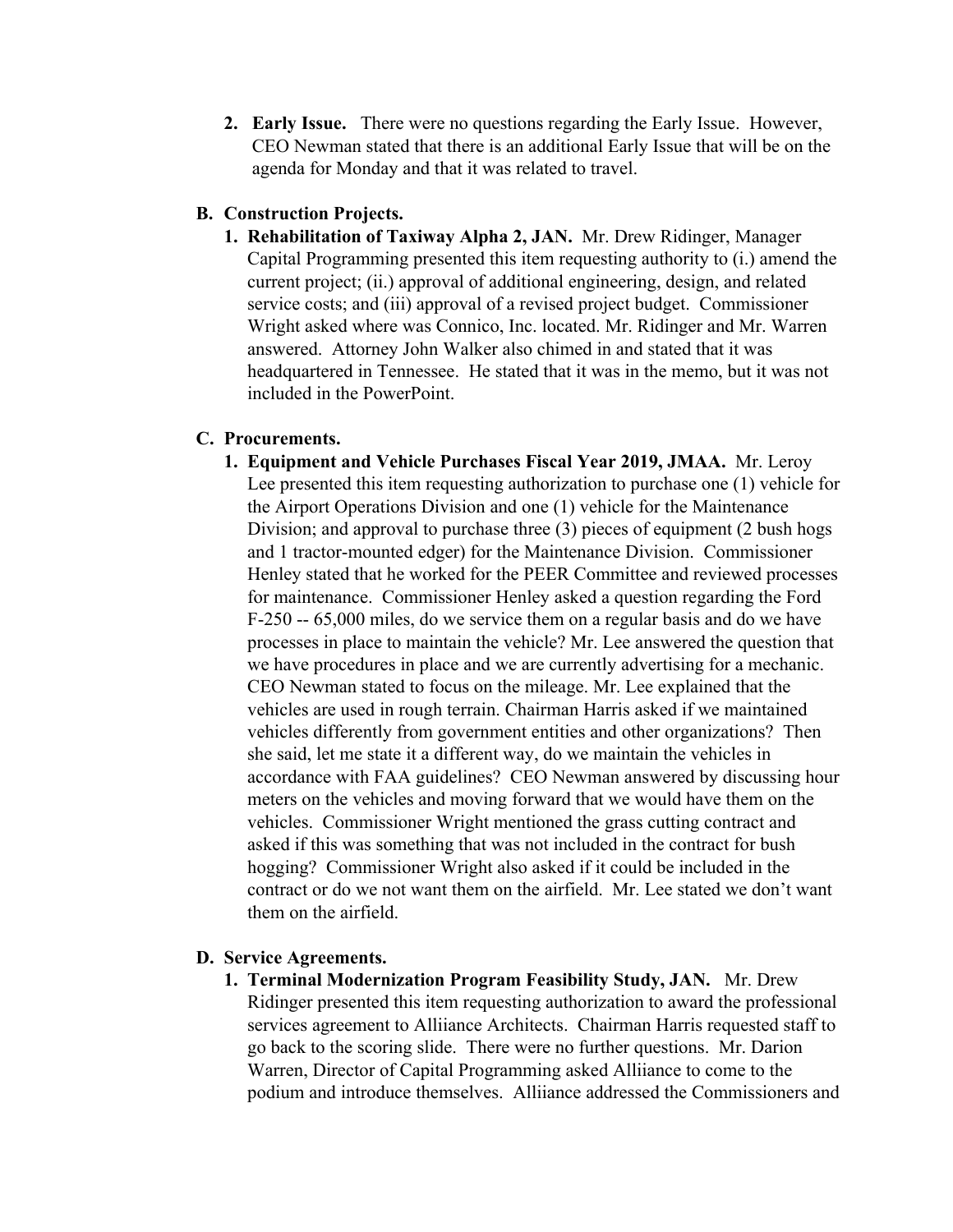thanked them for allowing them to work with leadership and staff; and stated that they were passionate about improving the customer experience.

- **2. Passenger Boarding Bridge Replacement at Aircraft Gate No. 2 – East Concourse, JAN.** Mr. Leroy Lee, Maintenance Manager presented this item requesting authorization to publish a Request for Qualifications (RFQ); approval of the estimated engineering service budget; and approval of the budget for this design phase of the project. There were no questions.
- . **E. Grants.** None
- **F. Other Matters.** 
	- **1. Amend and Renew Lease and Concession Agreement, JMAA.** Mr. Chad Parker, Properties Manager presented this item requesting authorization (i) to amend the current Shoe Shine Lease and Concession Agreement to include additional terms; and (ii) renew the term of the Agreement, as amended, for one year with Mr. Darrell Cousins d/b/a/ The Shoe Shine Doctor. Commissioner Wright had a question about the time the first flight leaves out of the East Concourse. Chad Parker stated 5:00 a.m. Commissioner Wright also asked how much it was costing him? CEO Newman stated that we don't know right now Commissioner Wright continued, asking, that's what the log will do? Mr. Parker answered yes. Mr. Cousins stated his objections to the new contract in which he wanted a two (2) year agreement and he wanted to change his hours from 5 a.m.  $-3$  p.m. to 8 a.m.  $-6$  p.m. Chairman Harris indicated that we should issue him a two (2) year contract versus a one (1) year contract.
	- **2. CEO Carl D. Newman, A.A.E. Travel to Washington, D.C. to attend the National Infrastructure Advisory Council (NIAC) Quarterly Meetings, JMAA.** Mr. Newman presented this item requesting approval to travel and a determination that the travel will be beneficial to JMAA. There were no questions.
	- **3.** Commissioner Henley stated that the Board voted to table an Other Matter until today. Chairman Harris stated that there was unfinished business and new business. We will put it on the agenda for a vote. She explained that the majority wanted to participate in the decision-making process regarding the development of Hawkins Field. Discussion ensued. Chairman Harris stated that they want to go back and look at the Strategic Plan and the calendar to have a special meeting. Commissioner Wright stated that he wanted information regarding the Medical Corridor. Chairman Harris stated that we will put it on the agenda for Monday. Commissioner Wright asked about the Holdover Policy. Chairman Harris deferred to the Board Attorney. Attorney John Walker stated that the Commissioners were developing a policy and that the policy is statute. Discussion ensued. Chairman Harris stated that key points in the policy would be drafted by the Board Attorney. Discussion